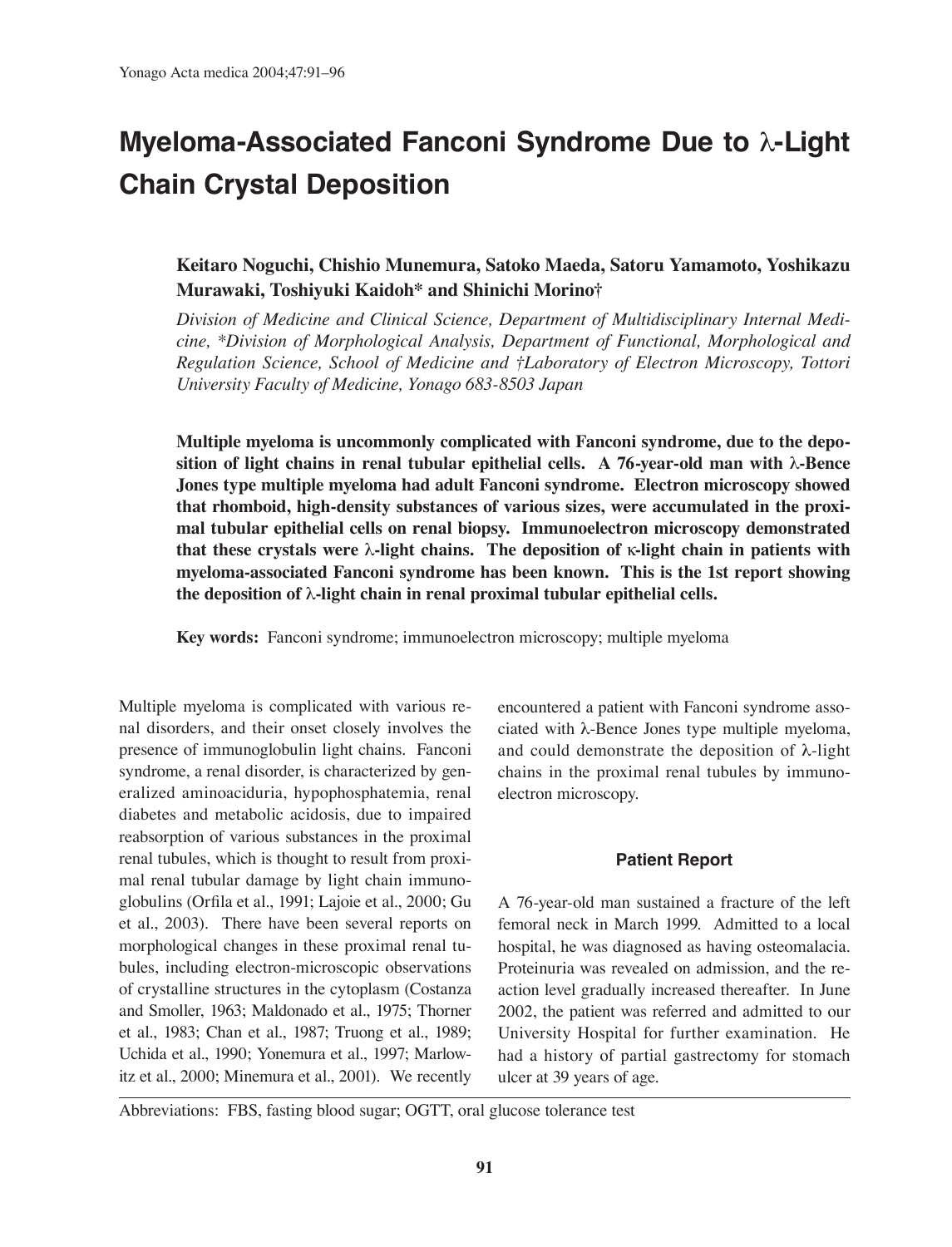### K. Noguchi et al.



**Fig. 1.** Proximal tubular epithelial cells are swollen, containing numerous fine granules (periodic acid-Schiff stain) (original magnification,  $\times$  1000).

 His blood pressure on admission was 140/84 mmHg, and his pulse rate was 52/min and regular. There were no abnormalities in the chest, abdomen and nervous system. In addition to pain in the back during movement, mild edema of the lower extremities was noted.

 Laboratory findings were as follows: white blood cell count, 4,100/mm<sup>3</sup>; Hb, 9.3 g/dL; hematocrit, 27.6%; platelet,  $14.8 \times 10^3$  /mm<sup>3</sup>; Na, 147 mEq/L; K, 3.2 mEq/L; Cl, 122 mEq/L; Ca, 8.3 mg/dL; P, 2.2 mg/dL; blood urea nitrogen, 14 mg/dL; Cr, 1.66 mg/dL; uric acid, 1.6 mg/dL; total protein, 5.0 g/dL; albumin, 3.2 g/dL; alkali phosphatase, 1,413 IU/L; fasting blood sugar (FBS), 80 mg/dL; immunoglobulin G, 514 mg/dL; immunoglobulin A, 64 mg/dL; immunoglobulin M, 46 mg/ dL;  $λ$ -Bence Jones protein, + (by protein fractionation and serum and urine immunoelectrophoresis); creatinine clearance, 30.2 mL/min and 75-g oral glucose tolerance test (OGTT), normal. Blood gas analysis revealed metabolic acidosis: partial pressure of  $O_2$ , 102.8 mmHg; partial pressure of  $CO_2$ , 38.1 mmHg; pH, 7.265; bicarbonate, 16.7 mmol/L and base excess, –9.1 mmol/L.

 Urinalysis showed 1+ for protein, negative for occult blood and 4+ for glucose. Taken together with the FBS and 75-g OGTT results, these findings suggested renal diabetes. Daily urinary protein excretion was 2.3 g, about 70% of which was Bence Jones protein. Urinary amino acid analysis showed generalized aminoaciduria. Calculated

tubular phosphate reabsorption was 28.5%, rate of bicarbonate excretion was 15.8% and fractional excretion of uric acid was 70.7%.

 Bone marrow examination showed 22% plasma cells including markedly atypical, binucleate or vacuolated forms. These findings led us to a diagnosis of Fanconi syndrome associated with λ-Bence Jones type multiple myeloma.

 Light microscopy showed no pathological changes in 35 renal glomeruli. Interstitial fibrosis and cell infiltration were noted in some areas, and proximal renal tubular cells were swollen, containing numerous fine granules (Fig. 1). No abnormalities were observed in the distal renal tubules. No amyloid deposition was found by Congo-red staining.

 Immunofluorescence staining showed no deposits of immunoglobulins or complements. Immunoperoxidase staining demonstrated the presence of λ-light chains in the cytoplasm of proximal tubular epithelial cells (Fig. 2). No κ-light chains were present. There was no deposition of  $\lambda$ - or κ-light chains in the distal tubules.

 Transmission electron microscopy showed that rhomboid, high-density substances of various sizes, partially enveloped in endoplasmic reticulum-like structures, were accumulated in the proximal tubular epithelial cells. The remaining organelles were decreased, for example mitochondria (Figs. 3a and b).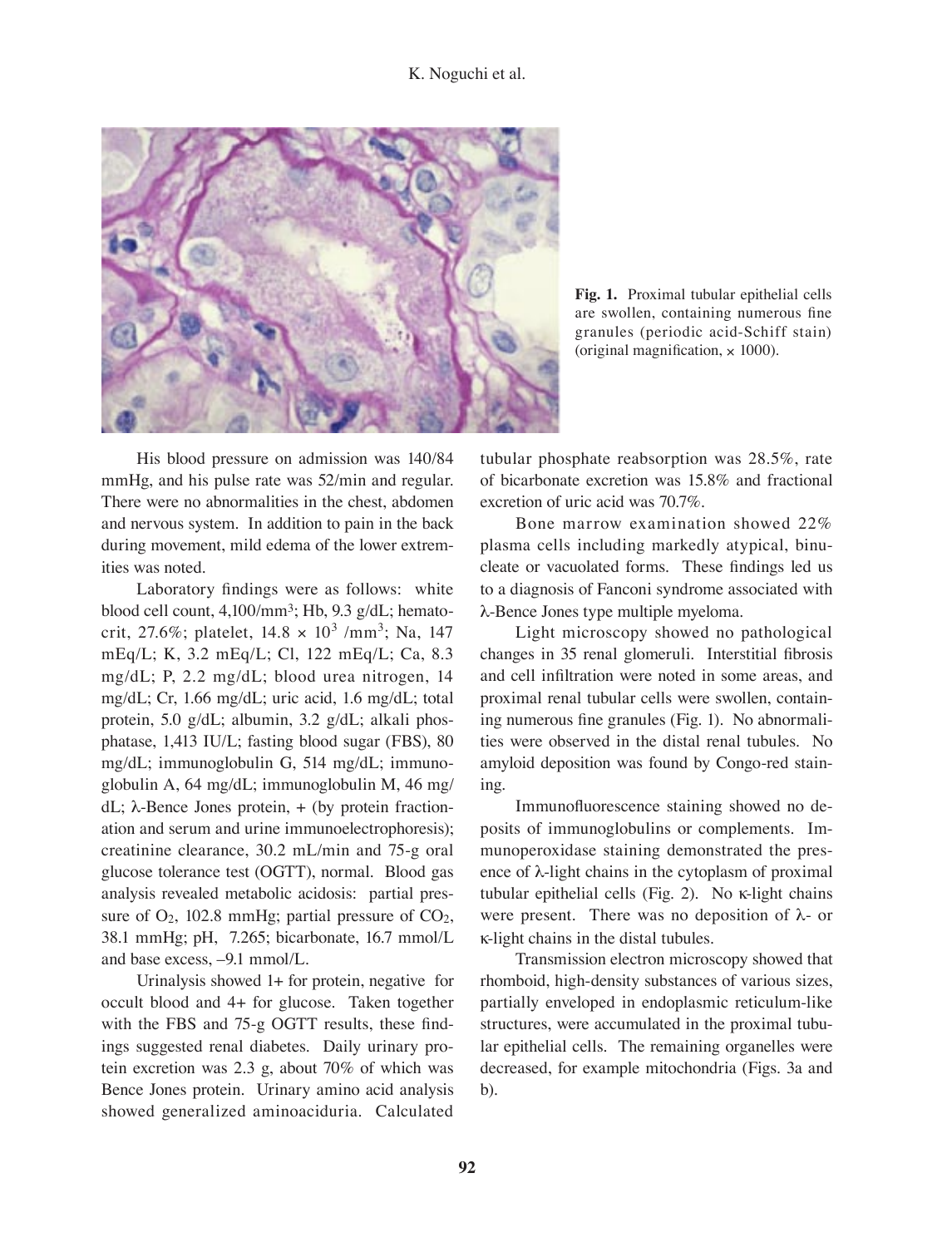

**Fig. 2.** Immunoperoxidase staining for λ-light chain shows positivity in the cytoplasm of proximal tubular epithelial cells (peroxidase-antiperoxidase stain) (hematoxylin counterstain,  $\times$  1000).



**Fig. 3.** Low- (**a**) and high-power (**b**) electron photomicrographs of proximal tubular epithelial cells. These cells contain a large number of crystals, several of which seem to be within membrane bound structures interpreted as phagolysosome.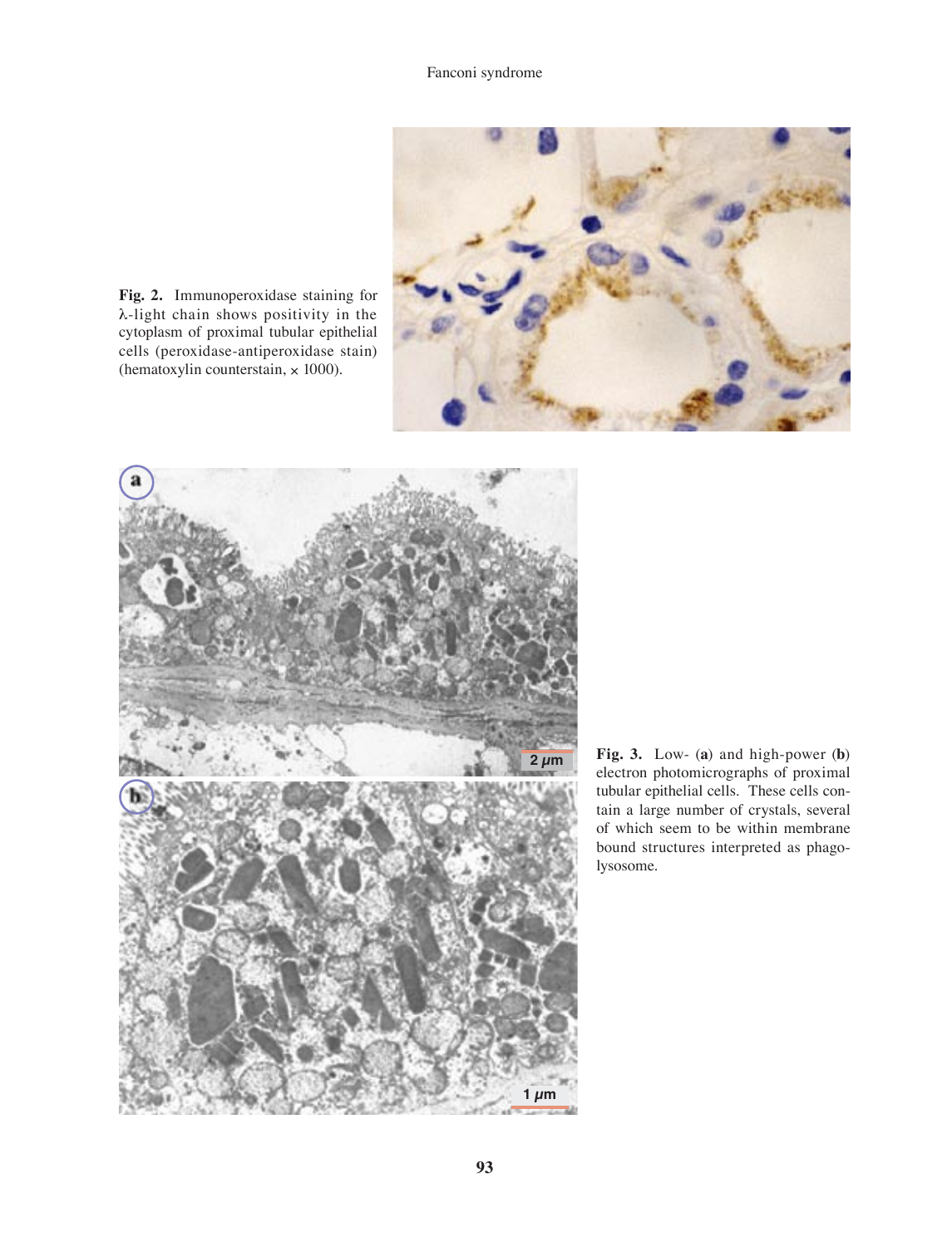

**Fig. 4.** Immunoelectron micrographs for λ (**a**) and κ (**b**). λ-Light chain protein is demonstrated in these crystals by presence of electron-dense gold particles (**a**). κ-Light chain protein is not seen in crystals (**b**).

 To demonstrate that these crystals were λ-light chains, we performed immunoelectron microscopic examination using anti-λ- or antiκ-chain antibody as the primary antibody followed by the gold-labeled secondary antibody, and detected numerous λ-chains in the crystals, indicating that λ-chains were the main component of the crystals (Fig. 4a). No κ-chains were detected (Fig. 4b).

## **Discussion**

Sirota and Hamerman (1954) first reported that Fanconi syndrome complicated multiple myeloma. Although Fanconi syndrome occurs as an inherited or acquired disorder, few studies have reported

its association with myeloma (Matsuyama et al., 1994). Fanconi syndrome has been reported to be caused by κ-chains in a majority of patients (Costanza et al., 1963; Maldonado et al., 1975; Truong et al., 1989; Uchida et al., 1990; Yonemura et al., 1997; Isobe et al., 1998; Minemura et al., 2001) and by λ-chains in only 2 patients (Matsuyama et al., 1994; Marlowitz et al., 2000). Although the ratio of κ- to λ-light chains involved in the onset of multiple myeloma is 1.5:1, κ-chains cause Fanconi syndrome in an overwhelmingly large number of patients. To explain this observation, it has recently been postulated that changes in the V-domains of light chains are closely involved in their deposition in renal tubules, and that κ-chains frequently belong to a subgroup that is easily aggregated and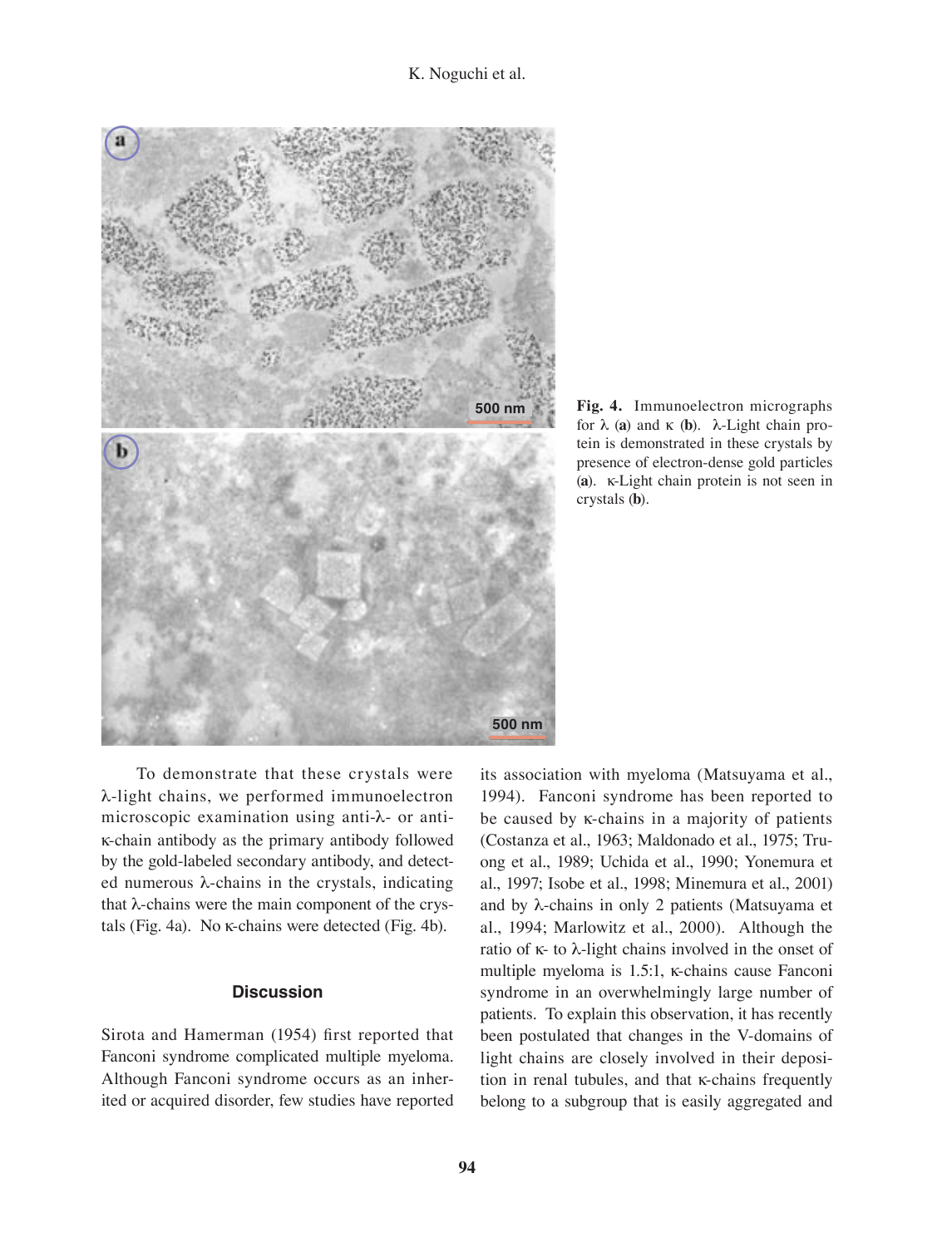deposited (Aucoutrier et al., 1993; Matsuyama et al., 1994).

 Some studies have reported that electron microscopic observation of proximal renal tubules demonstrates the presence of rhomboid- or needleshaped crystals (Costanza et al., 1963; Maldonado et al., 1975; Thorner et al., 1983; Chan et al., 1987; Truong et al., 1989; Uchida et al., 1990; Yonemura et al., 1997; Marlowitz et al., 2000; Minemura et al., 2001). Also, a few studies have detected similar crystals in renal glomeruli or bone marrow plasma cells (Silva et al., 1983; Thorner et al., 1983). The shape of the crystals observed in the present patient was similar to that seen in κ-light chain myeloma, suggesting that there is no difference between the κ- and λ-light chains in the process of crystal formation or the mechanism of renal tubular damage.

 Also, immunohistochemical studies have demonstrated the deposition of light chains in the proximal renal tubular epithelial cells (Uchida et al., 1990; Marlowitz et al., 2000; Minemura et al., 2001). However, since it was difficult to identify the light chains in the crystals by light microscopy, Truong et al. (1989) observed these crystals immunoelectron-microscopically, and showed that they were mainly composed of κ-light chains (Costanza and Smoller, 1963). Subsequently, Lajoie et al. (2000) made a similar report. We first demonstrated with immunoelectron microscopy that the main component of the crystals was λ-light chains. Because of the paucity of patients with  $\lambda$ -chain myeloma-associated Fanconi syndrome, only 1 such patient has been analyzed immunohistochemically (Marlowitz et al., 2000); thus, the present patient represents a valuable case.

 Physical injury due to light-chain deposition, the toxicity of light chains themselves or chemical damage to renal tubules by lysosome enzymes during the catabolism of light chains in the proximal renal tubules has been implicated in the mechanism for the development of Fanconi syndrome as a complication of multiple myeloma (Orfila et al., 1991; Lajoie et al., 2000; Gu et al., 2003). In the electron microscopic images in this patient, the normal structure was so markedly destroyed by crystals composed of λ-chains that the crystals appeared to

cause direct physical injury, leading to tubular dysfunction. Further studies are necesary to find out whether these morphological changes are related to the clinical severity of the condition, and whether treatment can improve the tissue structure.

#### **References**

- 1 Aucoutrier P, Bauens M, Khamlichi AA, Denoroy L, Spinelli S Touchard G, et al. Monoclonal Ig L chain and L chain V domain fragment crystallization in myeloma-associated Fanconi syndrome. J Immunol 1993;150:3561–3568.
- 2 Chan KW, Ho FCS, Chan MK. Adult Fanconi syndrome in κ-light chain myeloma. Arch Pathol Lab Med.1987;111:139–142.
- 3 Costanza DJ, Smoller M. Multiple myeloma with the Fanconi syndrome. Am J Med 1963;34:125– 133.
- 4 Gu X, Barrios R, Cartwright J, Font RL, Truong L, Herrera GA. Light chain crystal deposition as a manifestation of plasma cell dyscrasias: the role of immunoelectron microscopy. Hum Pathol 2003;34:270–277.
- 5 Isobe T, Kametani F, Shinoda T. V-domain deposition of lambda Bence Jones protein in the renal tubular epithelial cells in a patient with the adult Fanconi syndrome with myeloma. Int J Exp Clin Invest 1998;5:117–120.
- 6 Lajoie G, Leung R, Bargman JM. Clinical, biochemical, and pathological features in a patient with plasma cell dyscrasia and Fanconi syndrome. Ultrastruct Pathol 2000;24:221–226.
- 7 Maldonado JE, Velosa JA, Kyle RA, Wagoner RD, Holley KE, Salassa RM. Fanconi syndrome in adults: a manifestation of a latent form of myeloma. Am J Med 1975;58:354–364.
- 8 Marlowitz GS, Fils RS, Kambham Neeraja, D'Agati VD. Fanconi syndrome with free kappa light chains in the urine. Am J Kidney Dis 2000;35:777–781.
- 9 Matsuyama N, Joh K, Yamaguchi Y, Aizawa S, Kanai T, Kitajima T, et al. Crystalline inclusions in the glomerular podocytes in a patient with benign monoclonal gammopathy and focal segmental glomerulosclerosis. Am J Kidney Dis 1994;23:859– 865.
- 10 Minemura K, Ichikawa K, Itoh N, Suzuki N, Hara M, Shigematsu S, et al. IgA-kappa type multiple myeloma affecting proximal and distal renal tubules. Intern Med 2001;40:931–935.
- 11 Orfila C, Lepert JC, Modesti A, Bernadet P, Suc JM. Fanconi's syndrome, kappa light-chain myeloma,